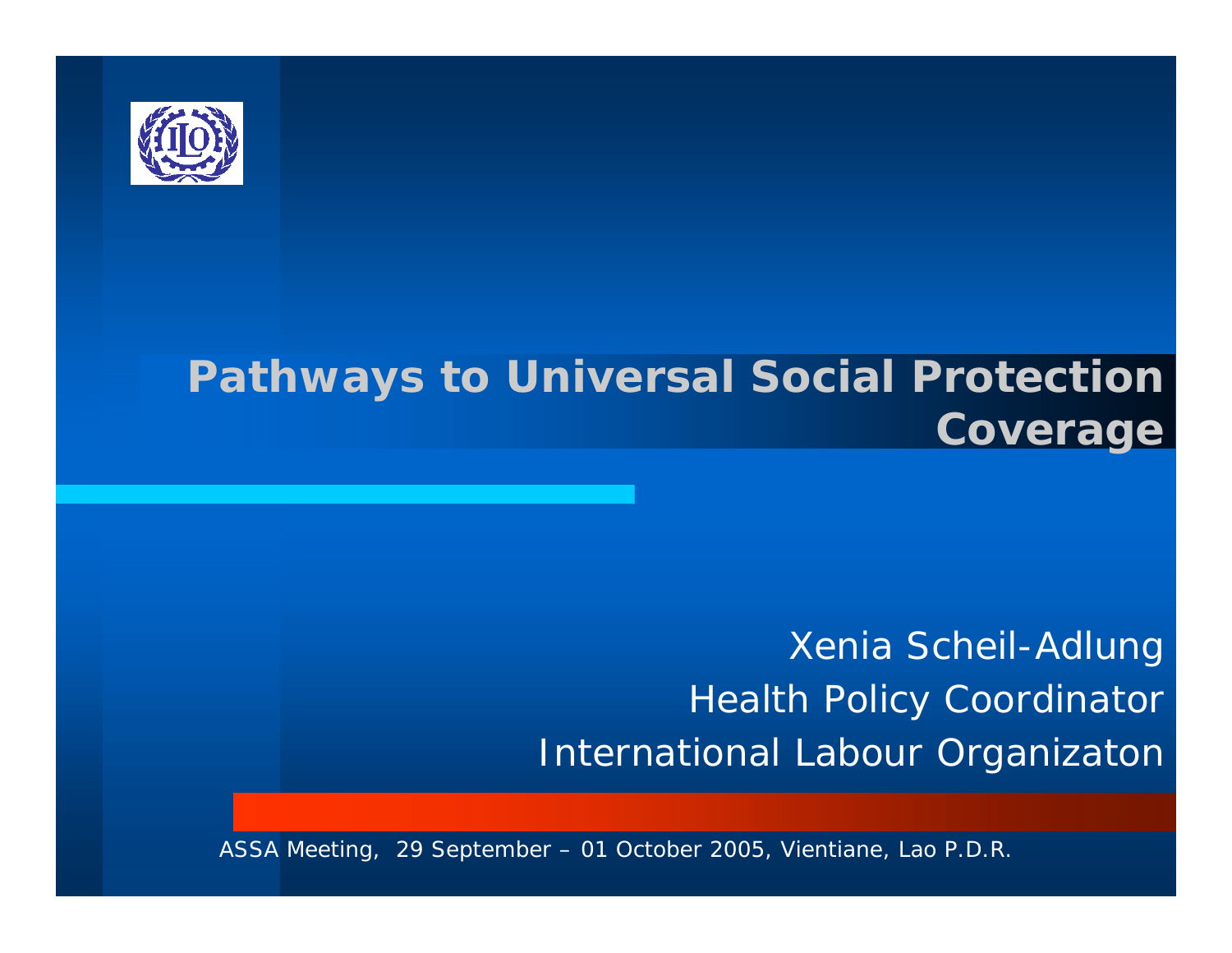

# **Focus of the presentation**

- **Why striving for universal social protection coverage?**
- **What is ILO's policy on pathways to universal coverage?**

• **How to address the challenges in achieving universal coverage?**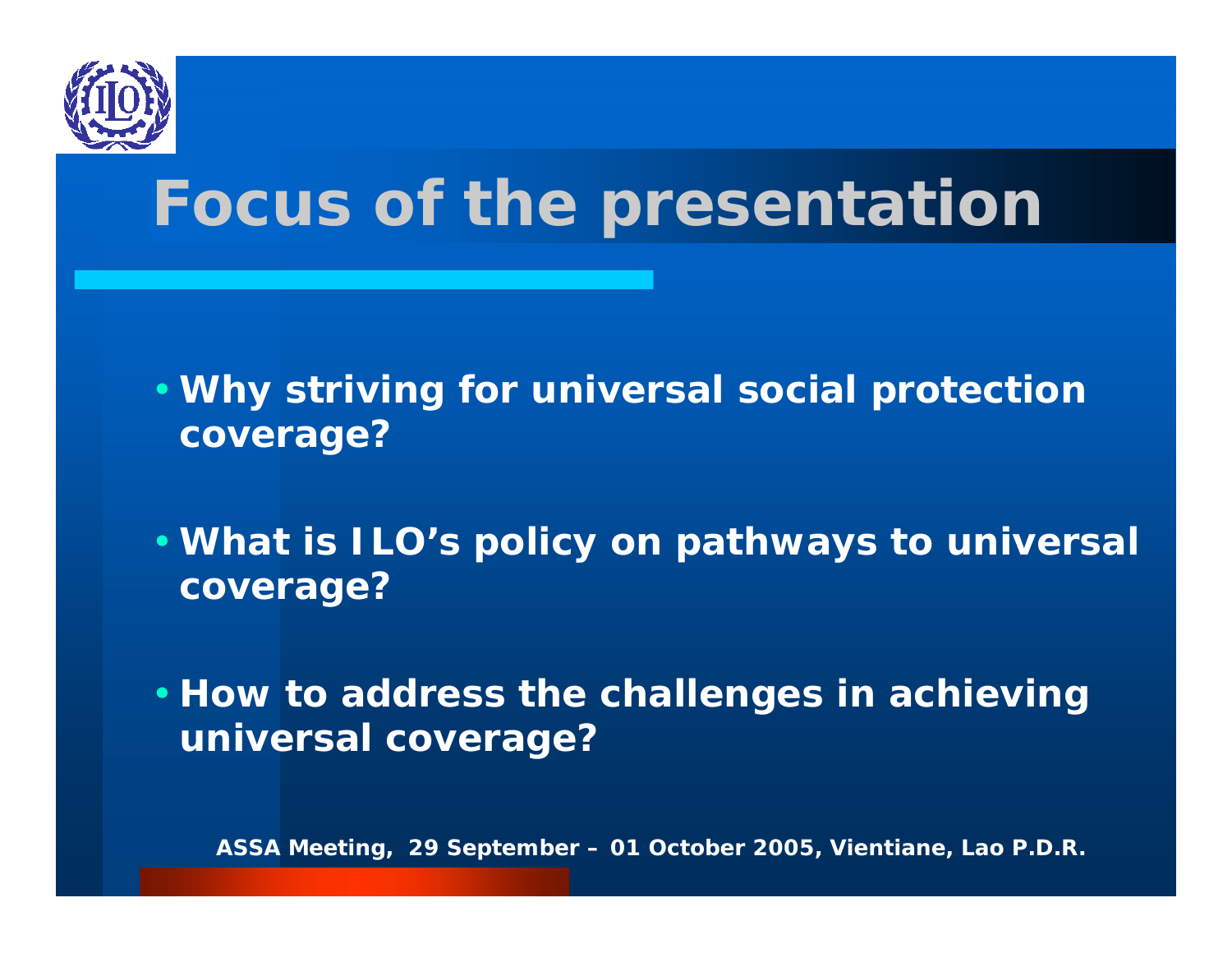

### **Why striving for universal social protection coverage?**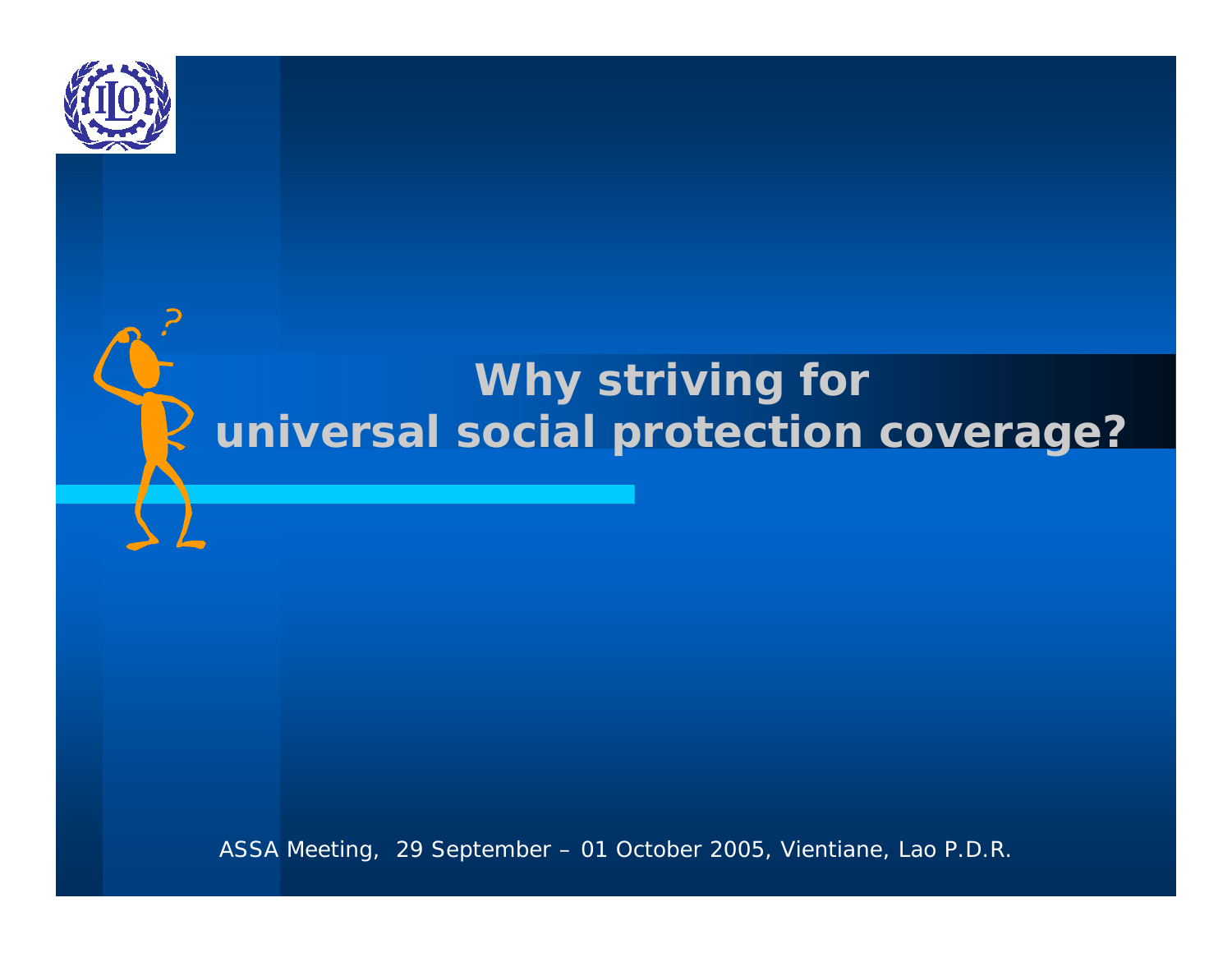### **What are the issues?**

- 20% of the world population lives in abject poverty
- Every year 100 million people globally are forced into poverty by health care costs
- 80% of the world population does not have access to adequate social protection, most of them live in social insecurity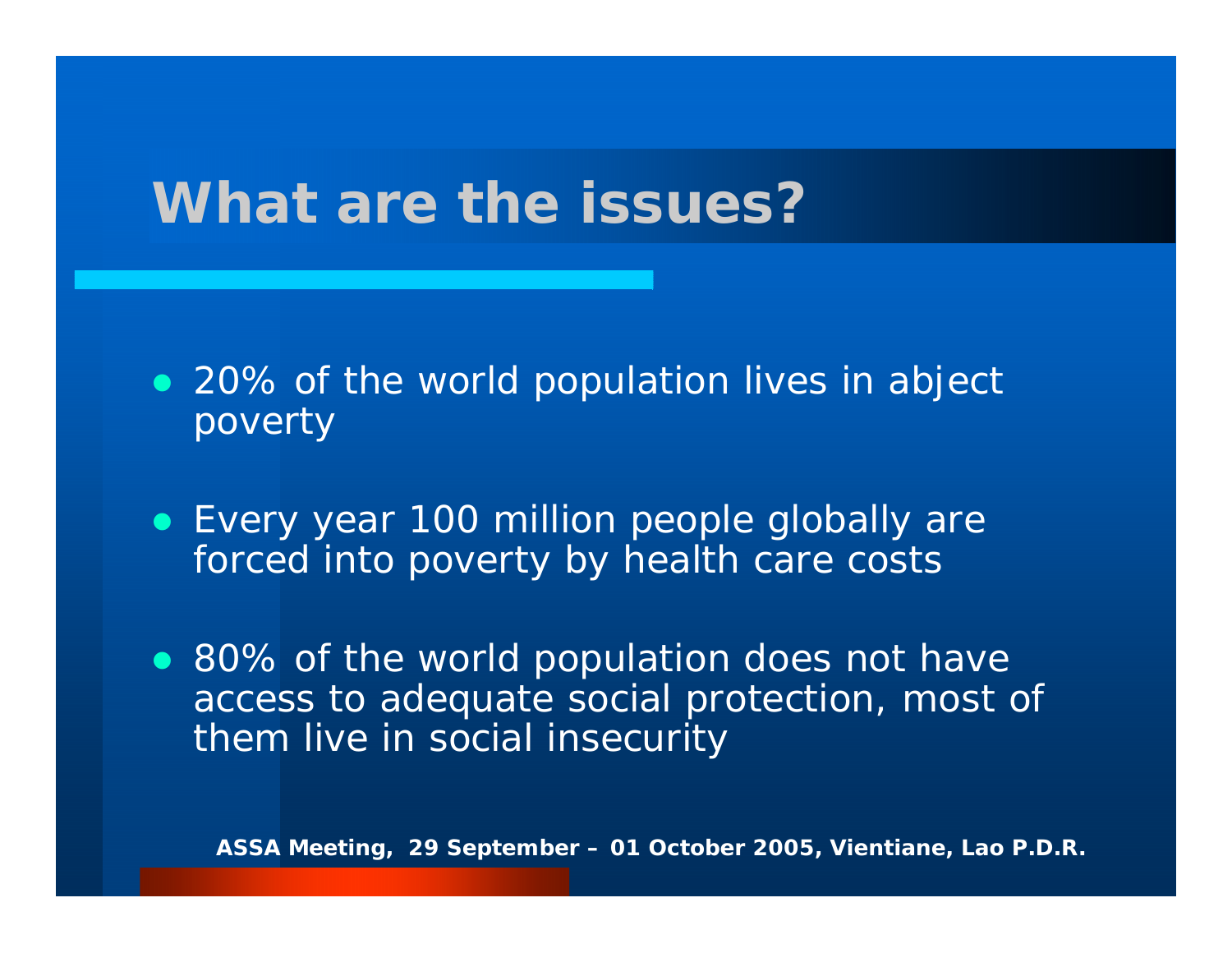

### **What is the economic impact of ill health?**

•Intensifies poverty

•Increases health expenditure

•Slows down economic growth

•Reverses developmental gains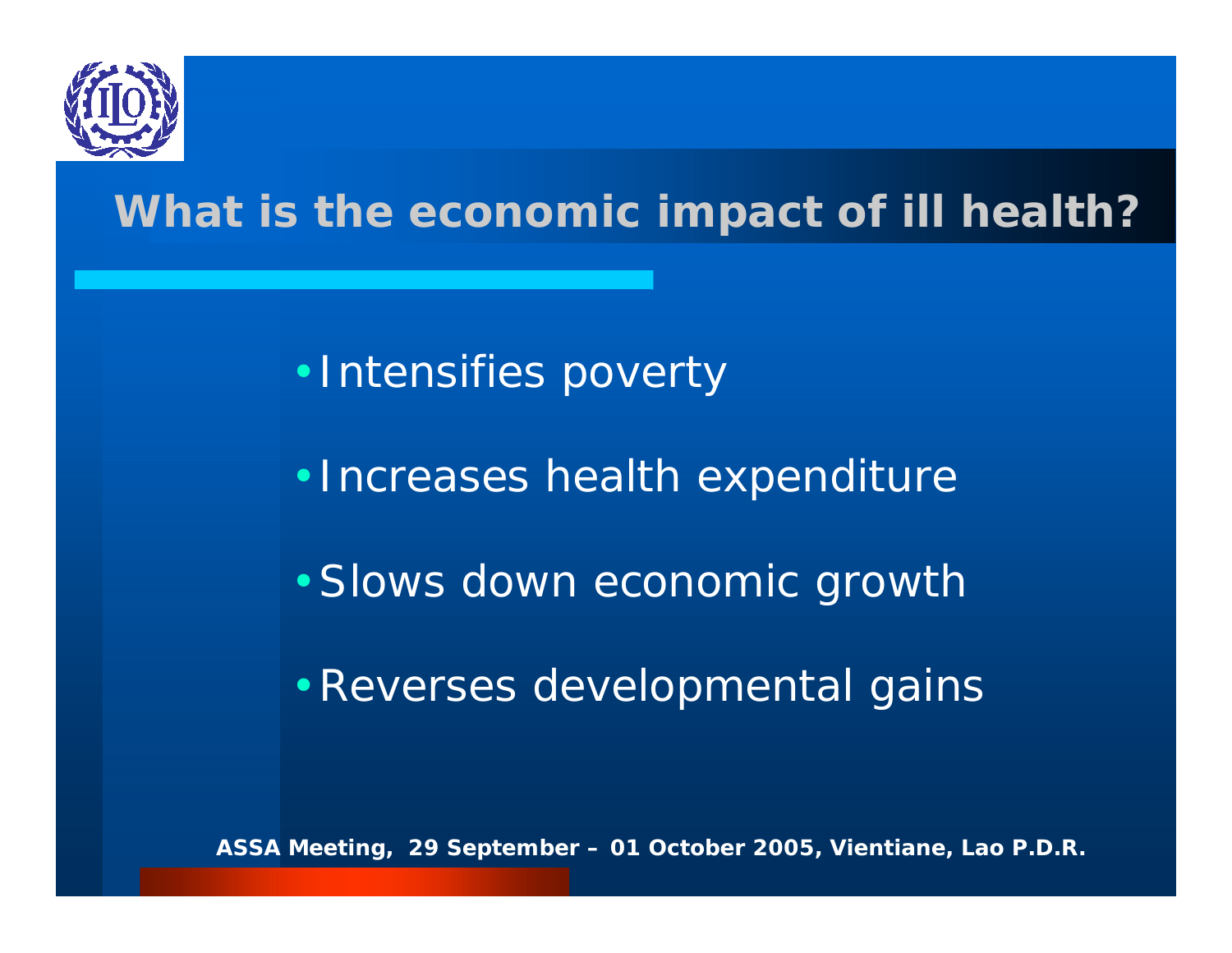

### **Global expenditure on health in 2001**

#### **In 2001, the World spe nt Int.\$3.8 trillion on health care**

(international dollars estimated at WHO - Timor Leste and Somalia are not included) *Sourc e: National Health Ac count s, EIP/FE R/FAR, W o rld Health Organiz ation*

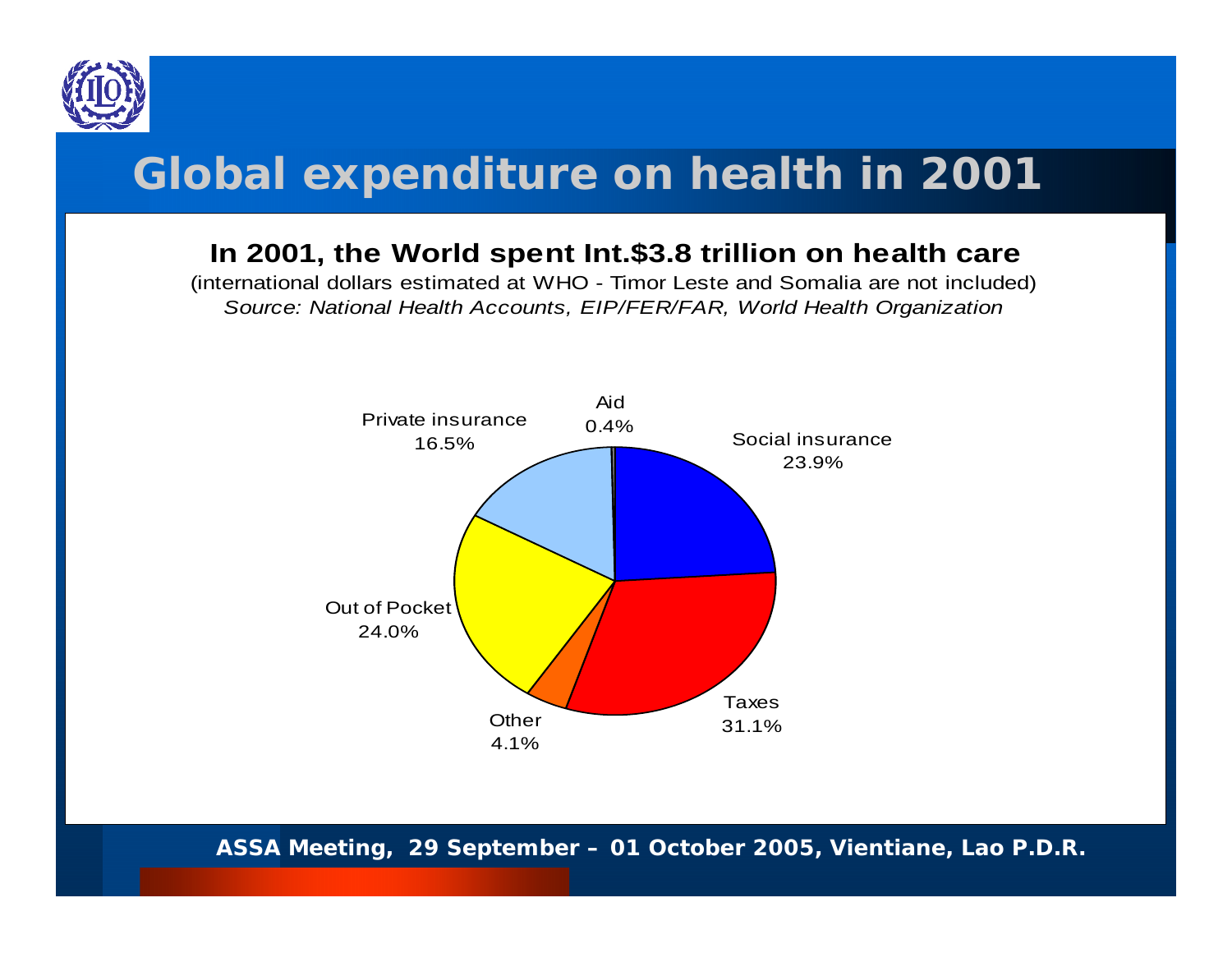

### **Policy concern about out-of-pocket spending**

• May lead to catastrophic health spending (> 40% of income net of subsistence)

**• Impoverish people**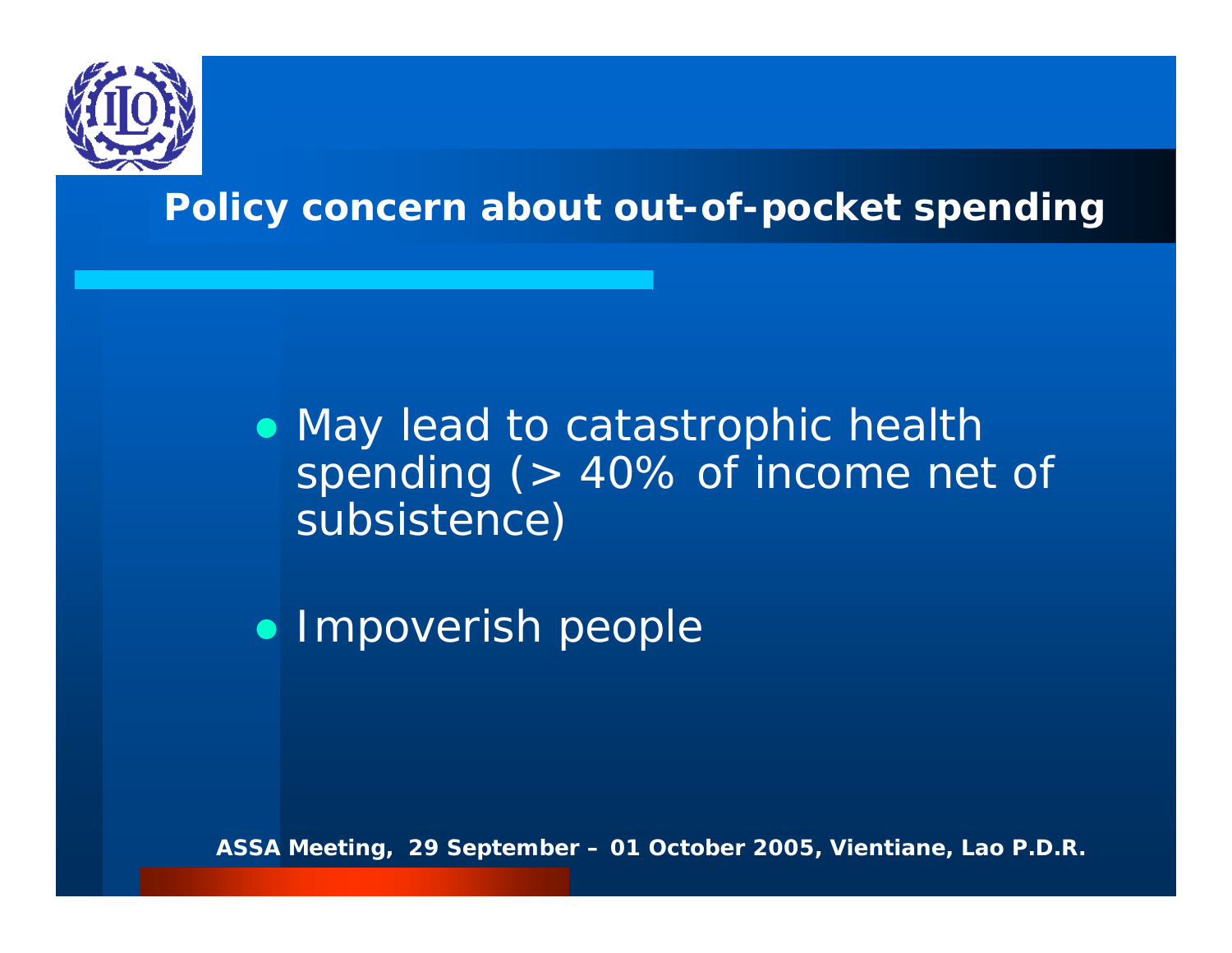

### **What is ILO's policy on pathways to universal coverage?**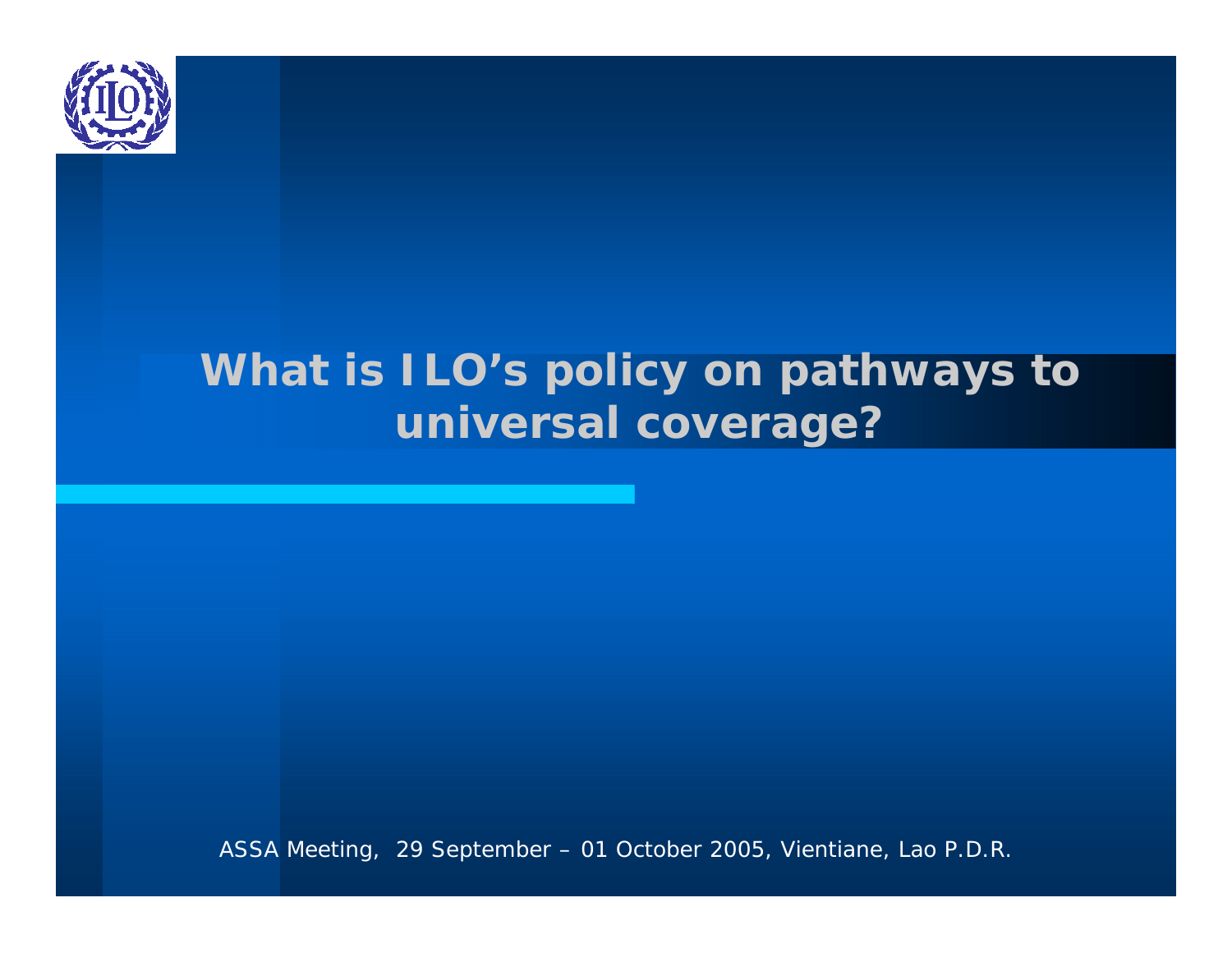

### **What are the objectives of universal coverage ?**

- To provide income security and access to health care for all who need it *at an affordable cost*
- To prevent and protect against risks
- To advance individual and social potentials

**…**with a view to contribute to poverty reduction and sustainable development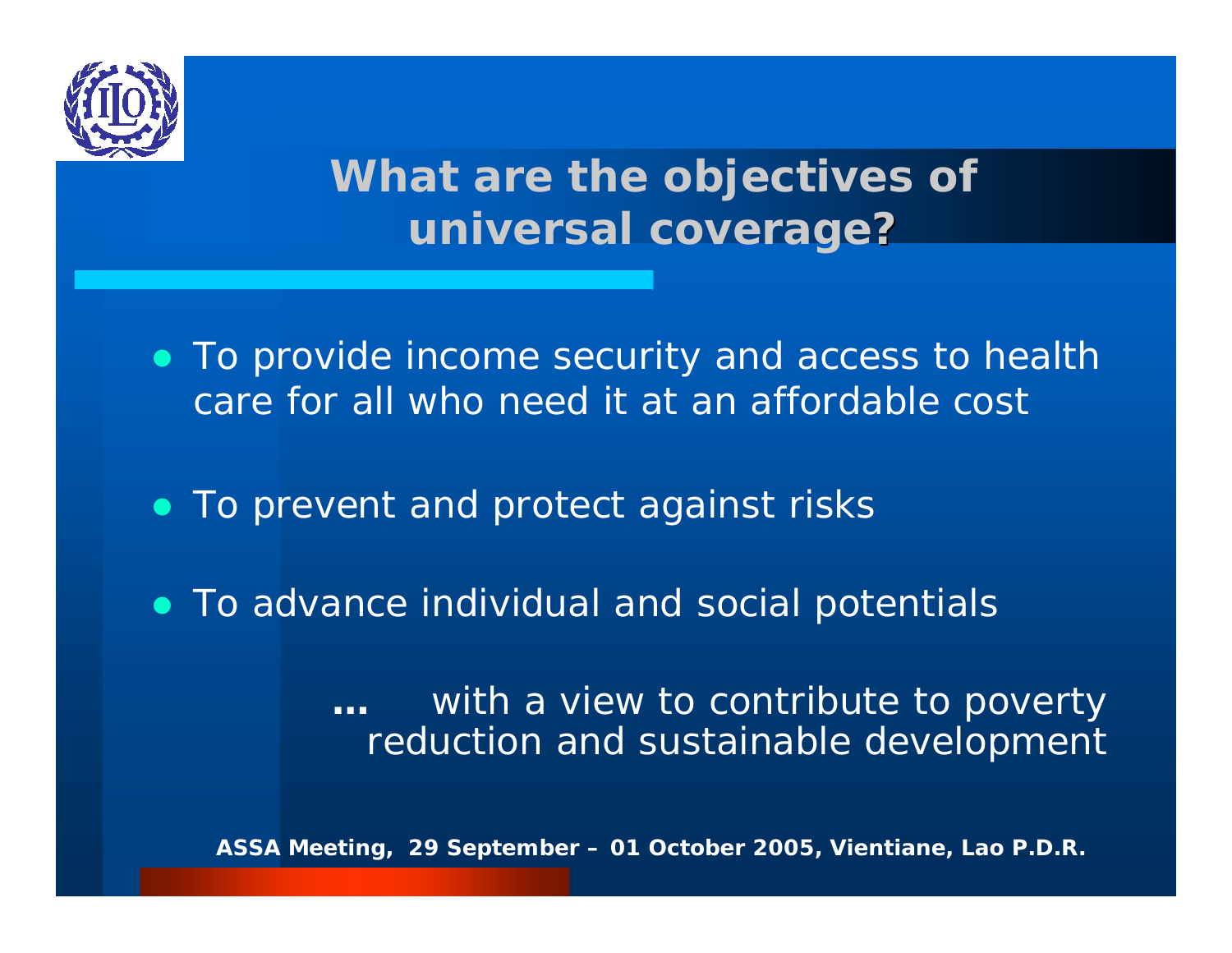

# **Guiding principles**

- Equality of treatment
- Solidarity
- **Inclusiveness**
- Overall responsibility of the State
- Transparent and democratic management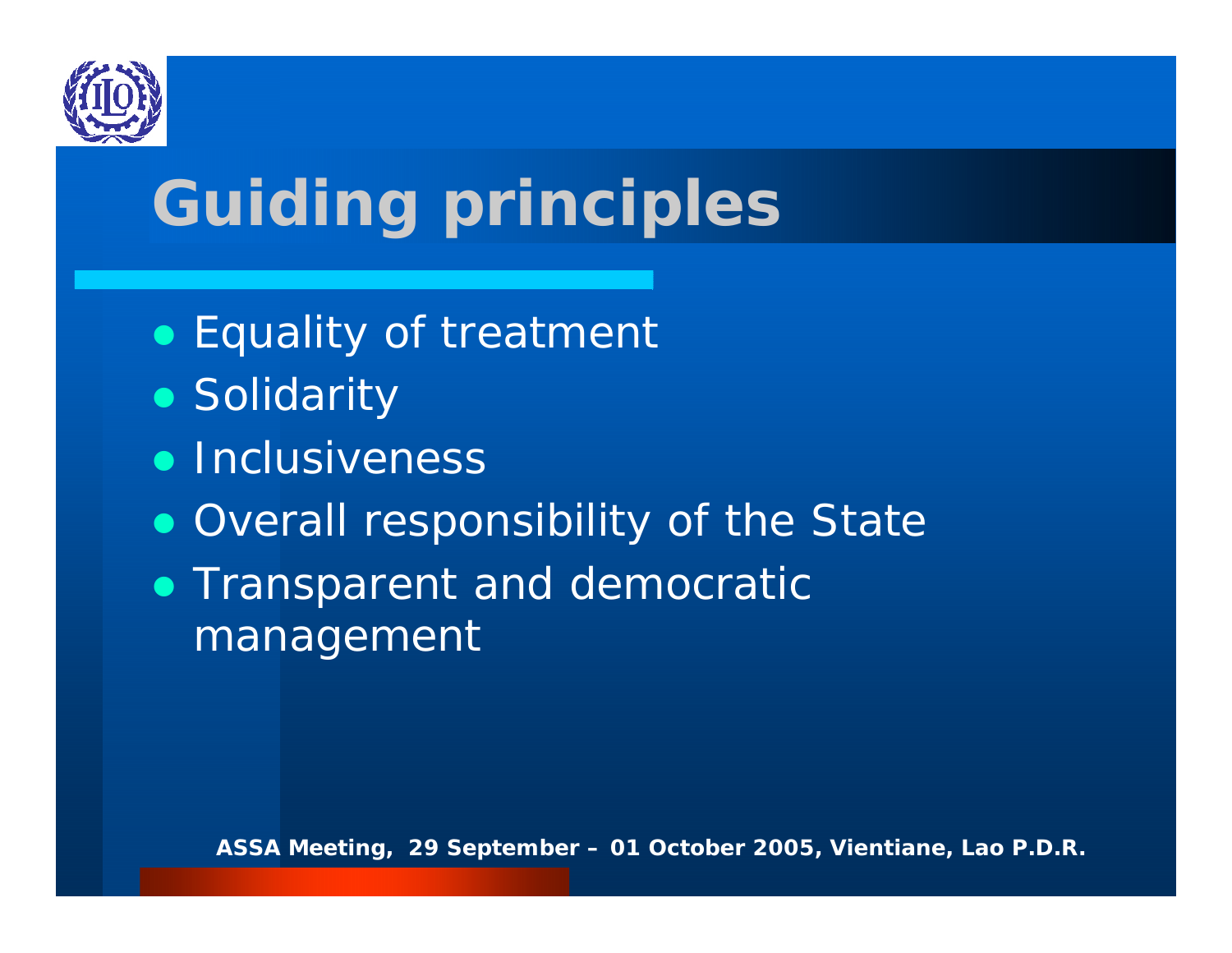

### **New Consensus on Social Security**

| Objective:         | Extension of social security coverage                                                                                                                     |
|--------------------|-----------------------------------------------------------------------------------------------------------------------------------------------------------|
| Tool:              | <b>Global Campaign on Social Security for All</b>                                                                                                         |
| <b>Strategies:</b> | • Extension and better management of<br>statutory schemes<br>Development of innovative mechanisms<br>Linkages between statutory and<br>innovative schemes |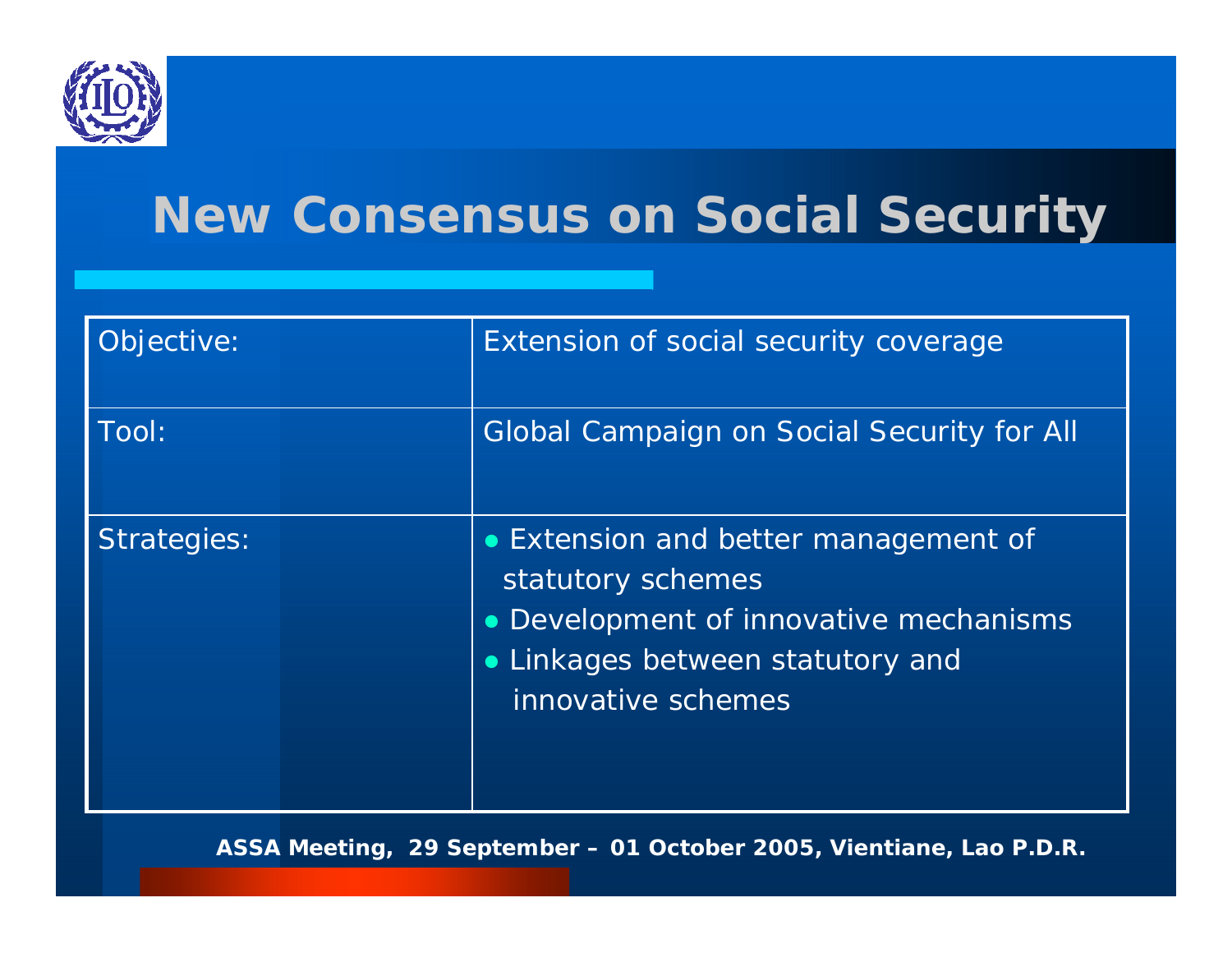

### **What are the advantages of national social insurance and community-based schemes?**

#### Assets of national insurance

- $\bullet$  Notion of human values and econo mic efficiency
- $\bullet$ Stable resources
- $\bullet$  Fair burden sharing and thereby poverty alleviation
- $\bullet$  Reduces financial barriers to access health services
- $\bullet$ Involvement of social partners

#### Assets of CBS:

- •Applying concepts of social insurance
- Reaching the informal economy
- Adjusting benefits, contributions, and payment schedules to local needs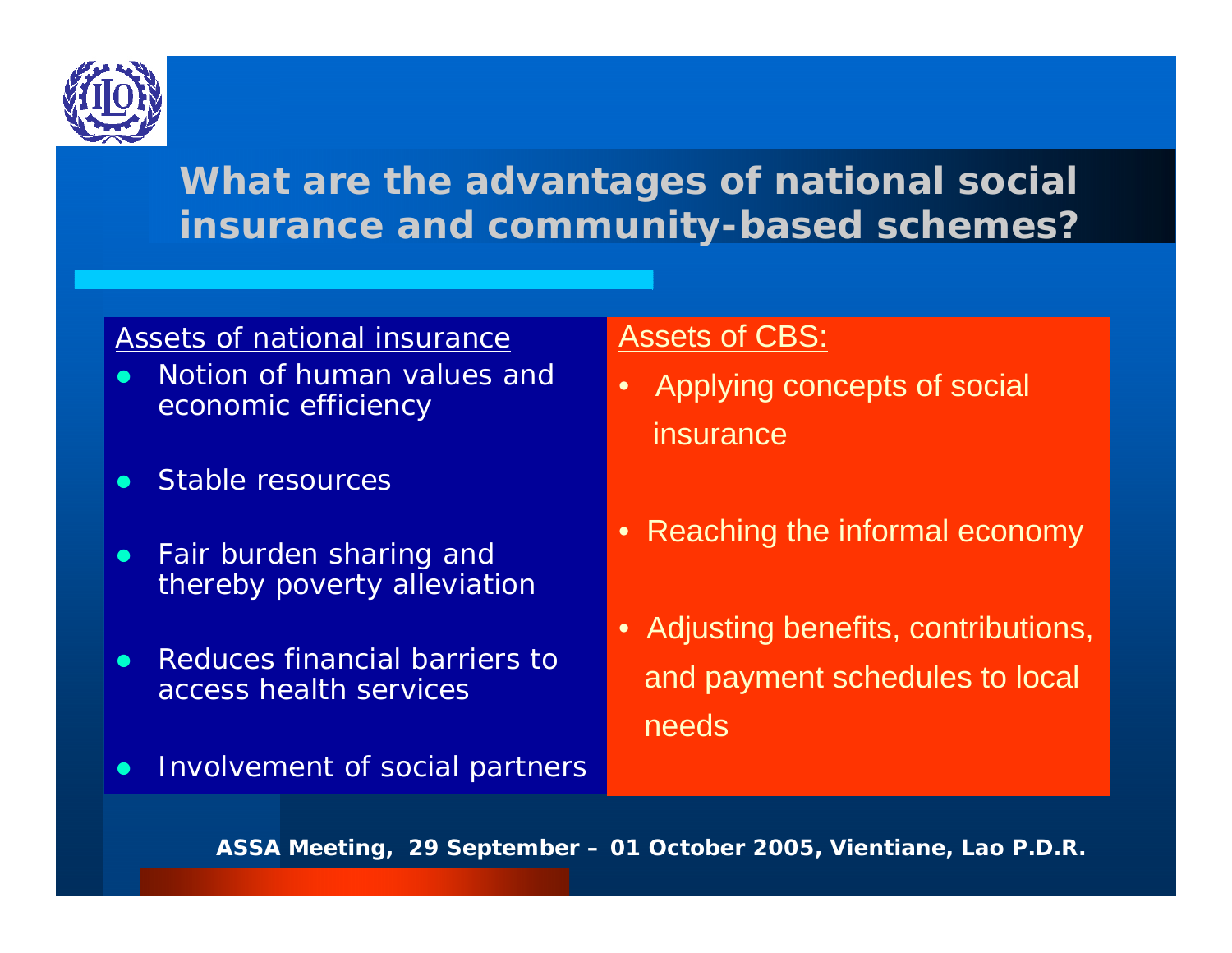

### **How to address the challenges in achieving universal coverage ?**

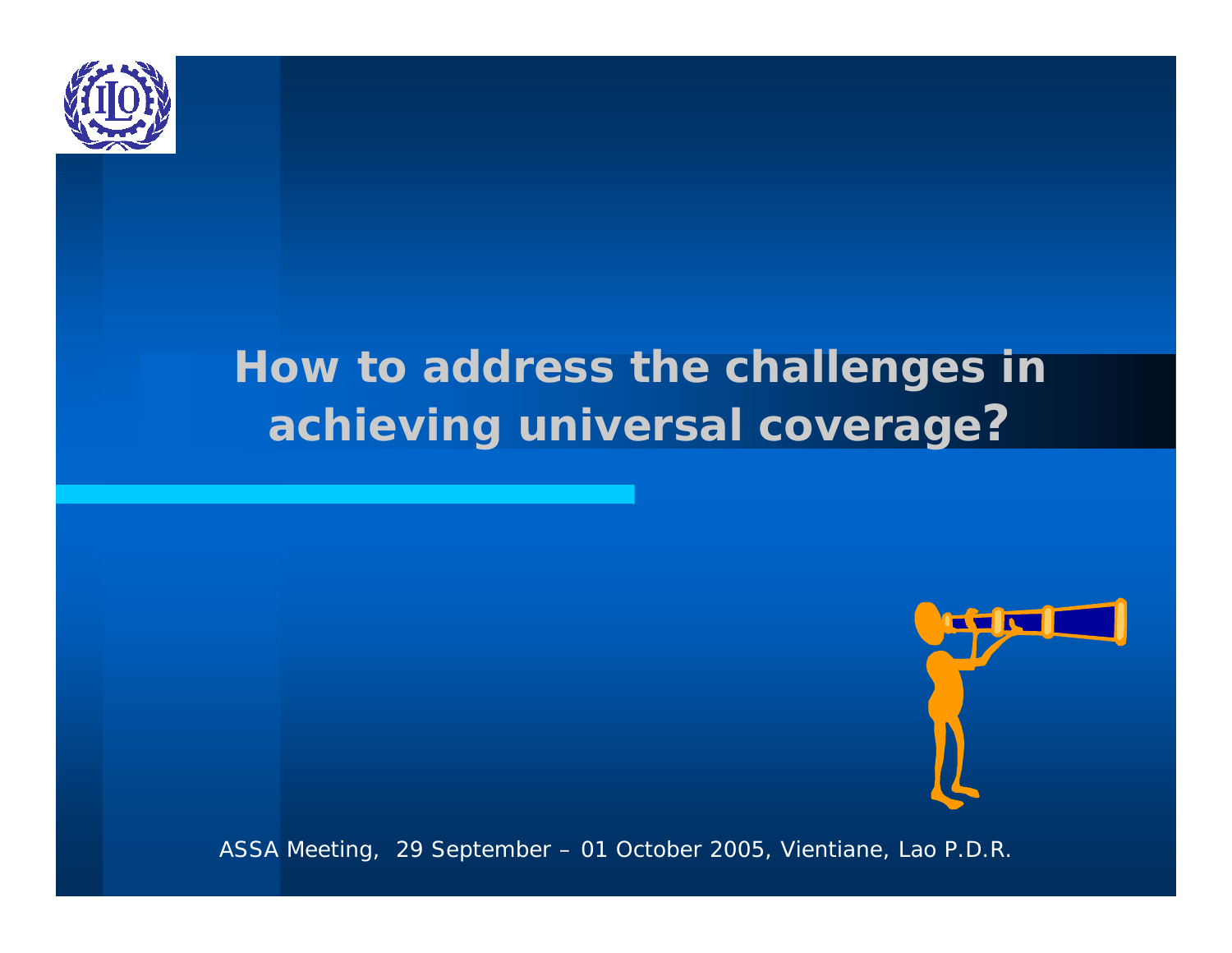

# **Key challenges to be addressed:**

**•** Financial feasibility • Technical feasibility • Socio-political feasibility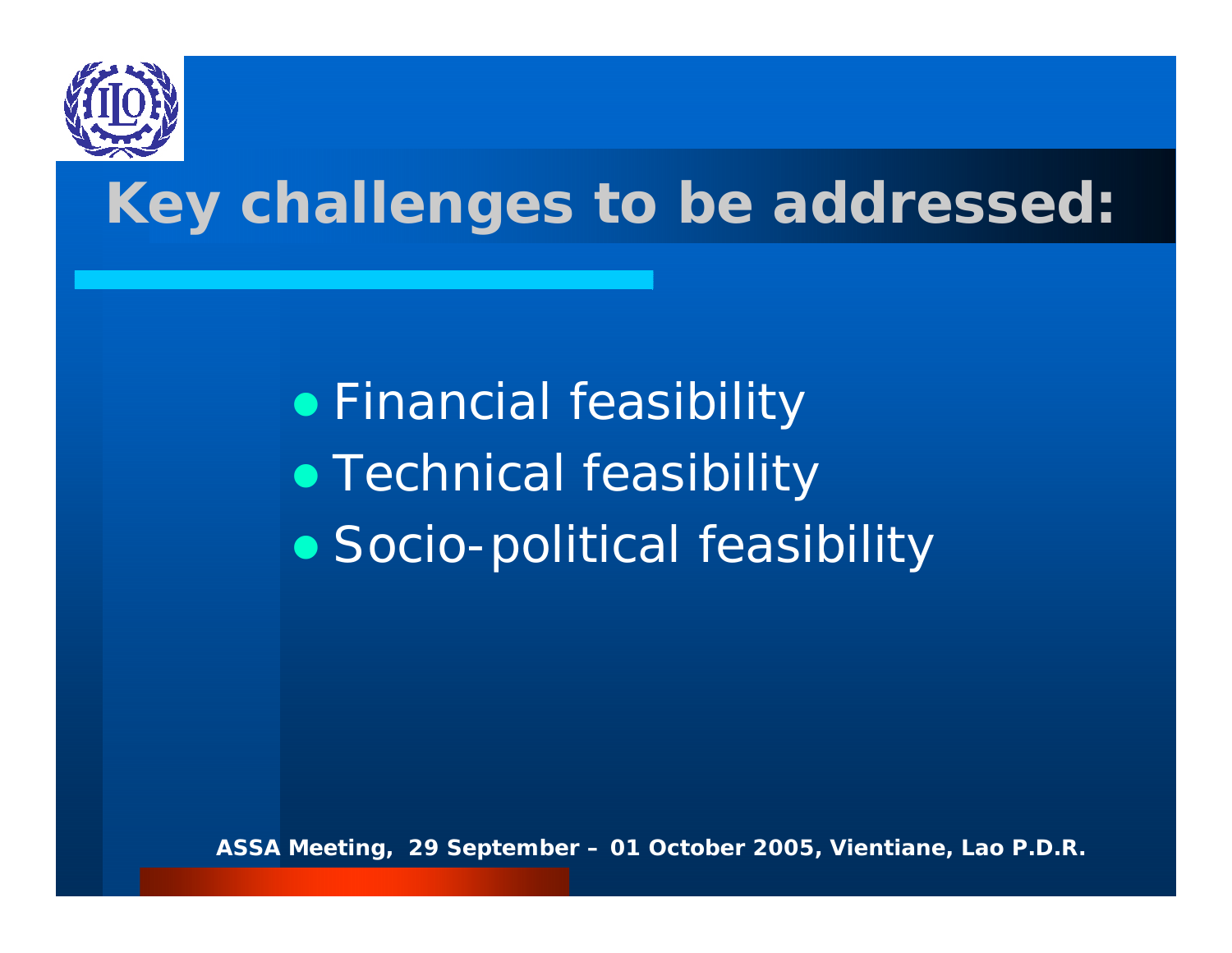

 $\bullet$ 

### **What are the financial challenges?**

#### $\bullet$ **Economic performance**

- Modest economic growth
- Large informal economy
- Growing Poverty
- Financial constraints in the public sector

#### **Social protection schemes' performance including health care**

- Low coverage
- Under funded schemes
- High out-of-pocket payments leading to inequalities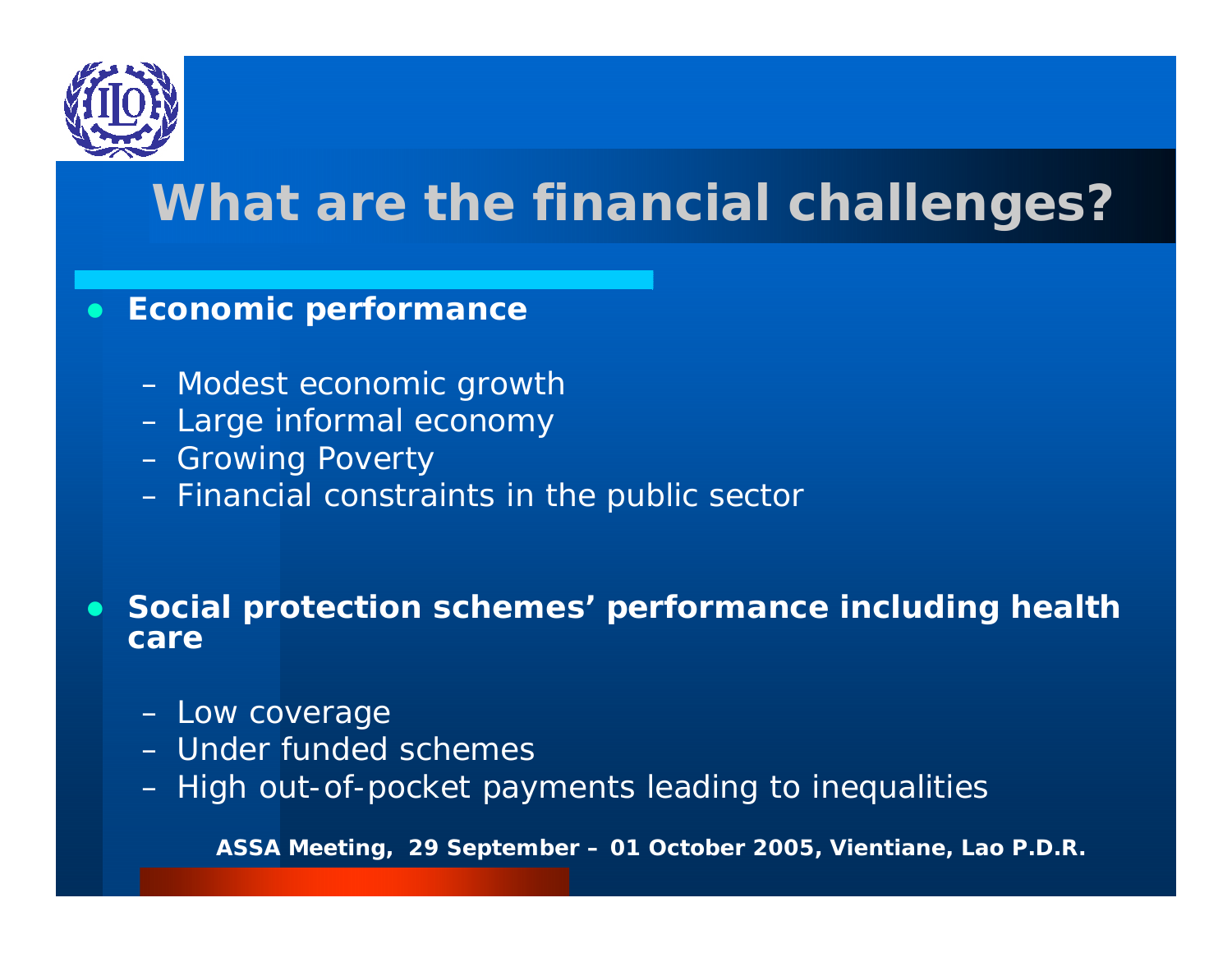

## **Technical issues:**

- How to narrow the coverage gap between rural and urban regions?
- $\bullet$  How to increase management capacity, administrative efficiency and governance?
- How to address limitation of benefit packages?
- How to enforce the law and regulations?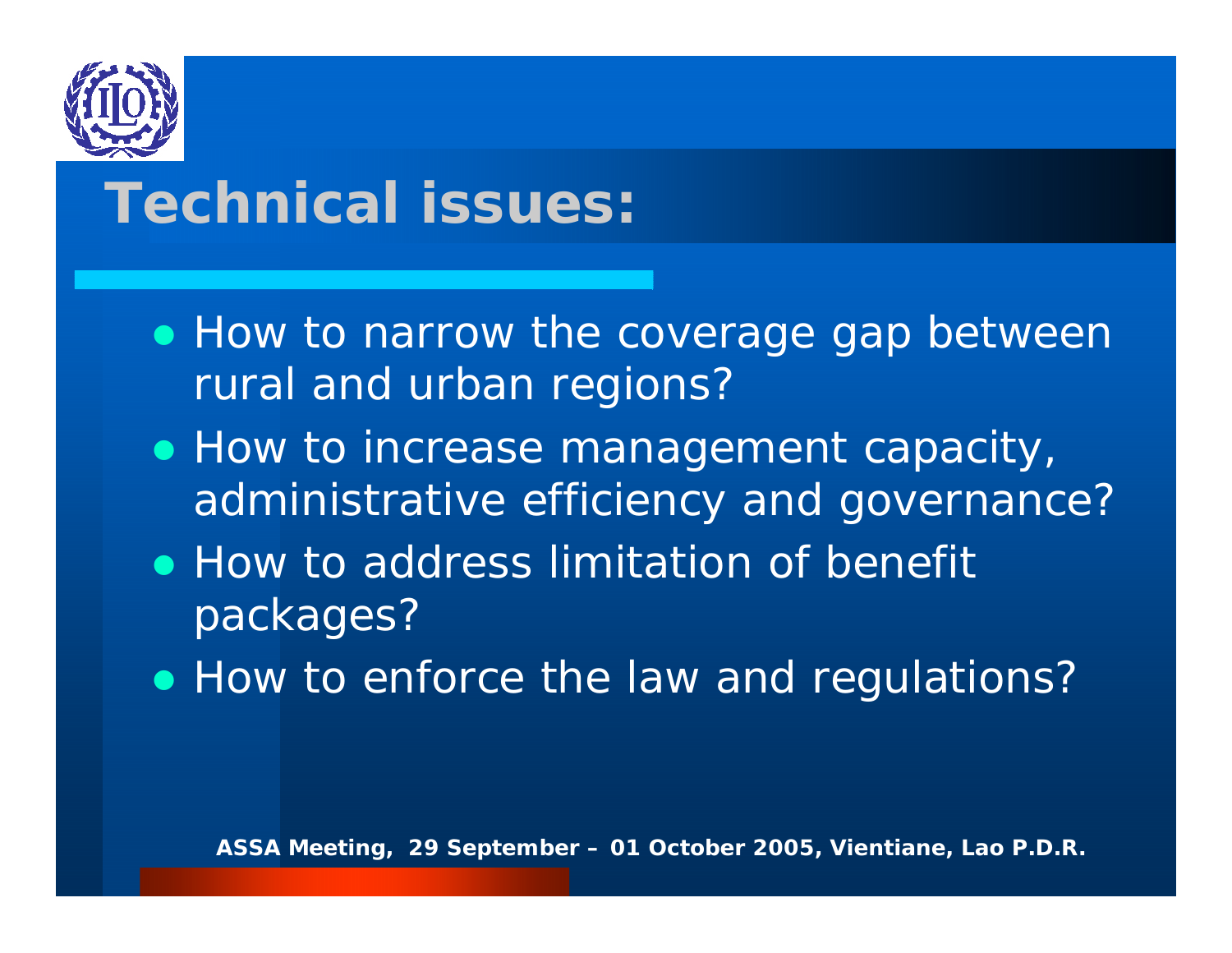

## **What are thesocio-political challenges?**

- Basic norms and values of the society e.g regarding inclusiveness of rights, equity and equality
- Acceptance of solidarity mechanisms
- Understanding of insurance mechanisms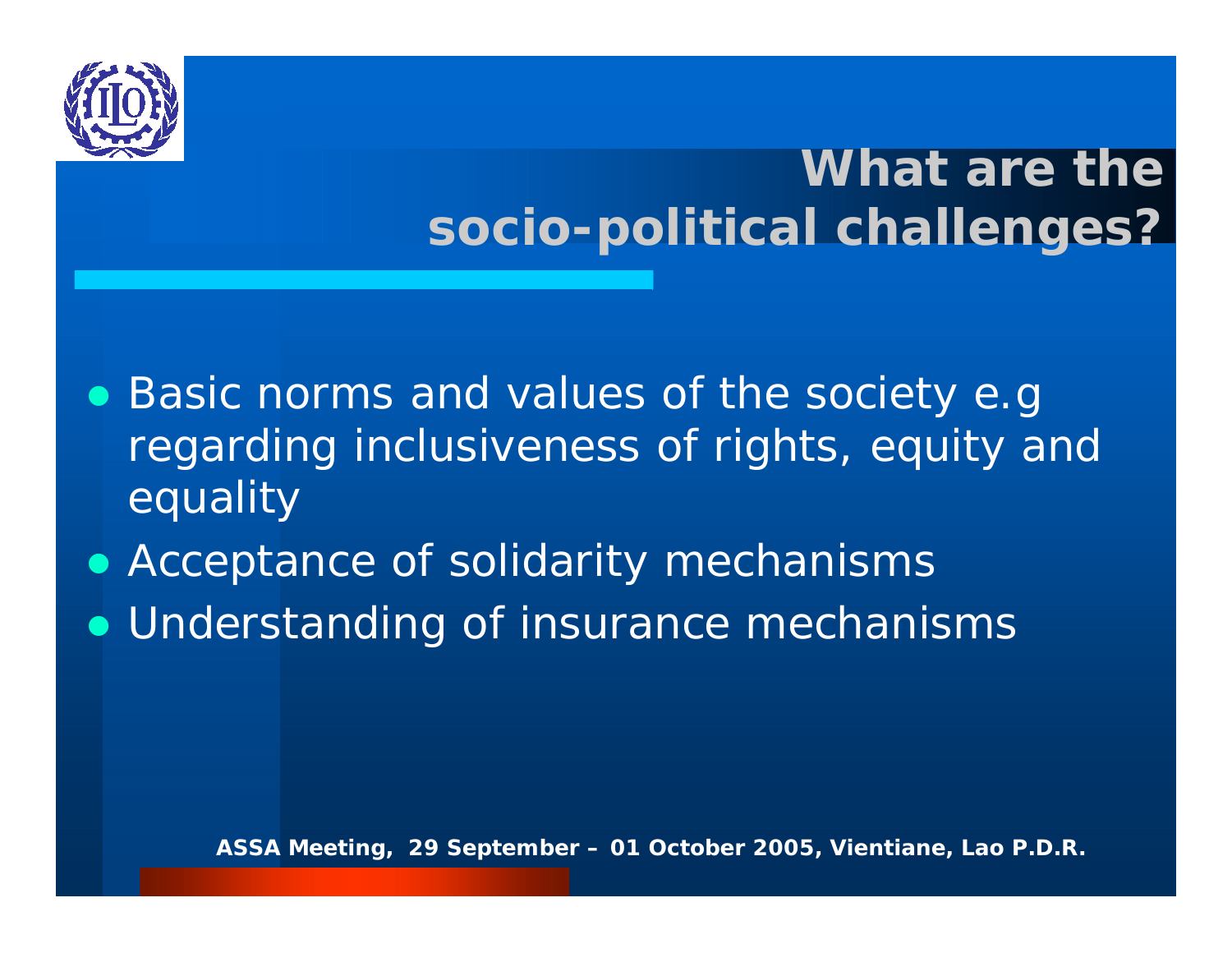

### **Policy framework needed to address challenges**

- Adequacy and continuity of resources
- Comprehensive legal and policy framework
- Inclusive framing of rights and obligations
- Social dialogue
- Monitoring and enforcement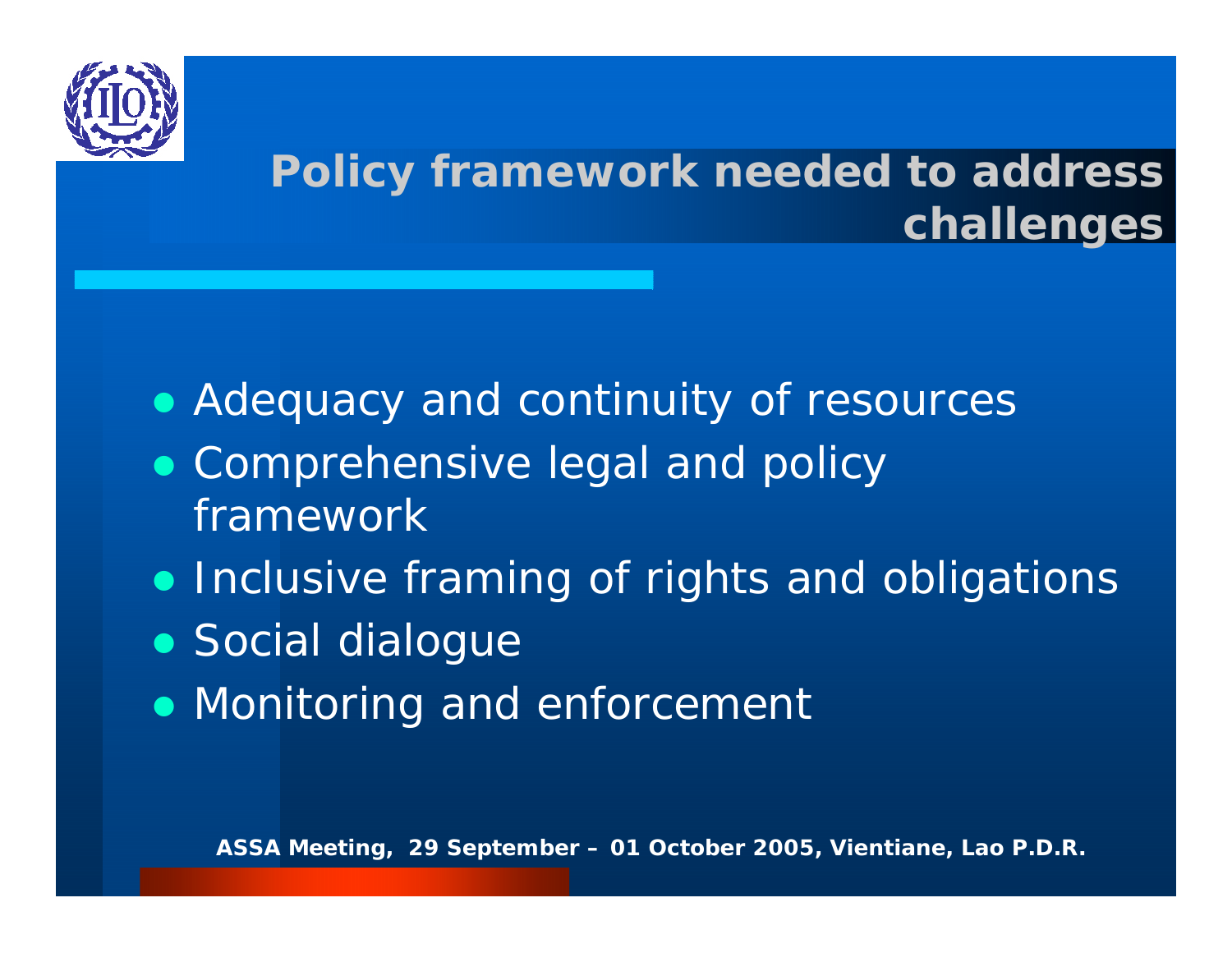

**ILO activities aiming at achieving universal social protection:**

- $\bullet$ Reinforcing policy advocacy
- Strengthening national and international partnerships
- Contributing to technical development
- $\bullet$ Improving knowledge development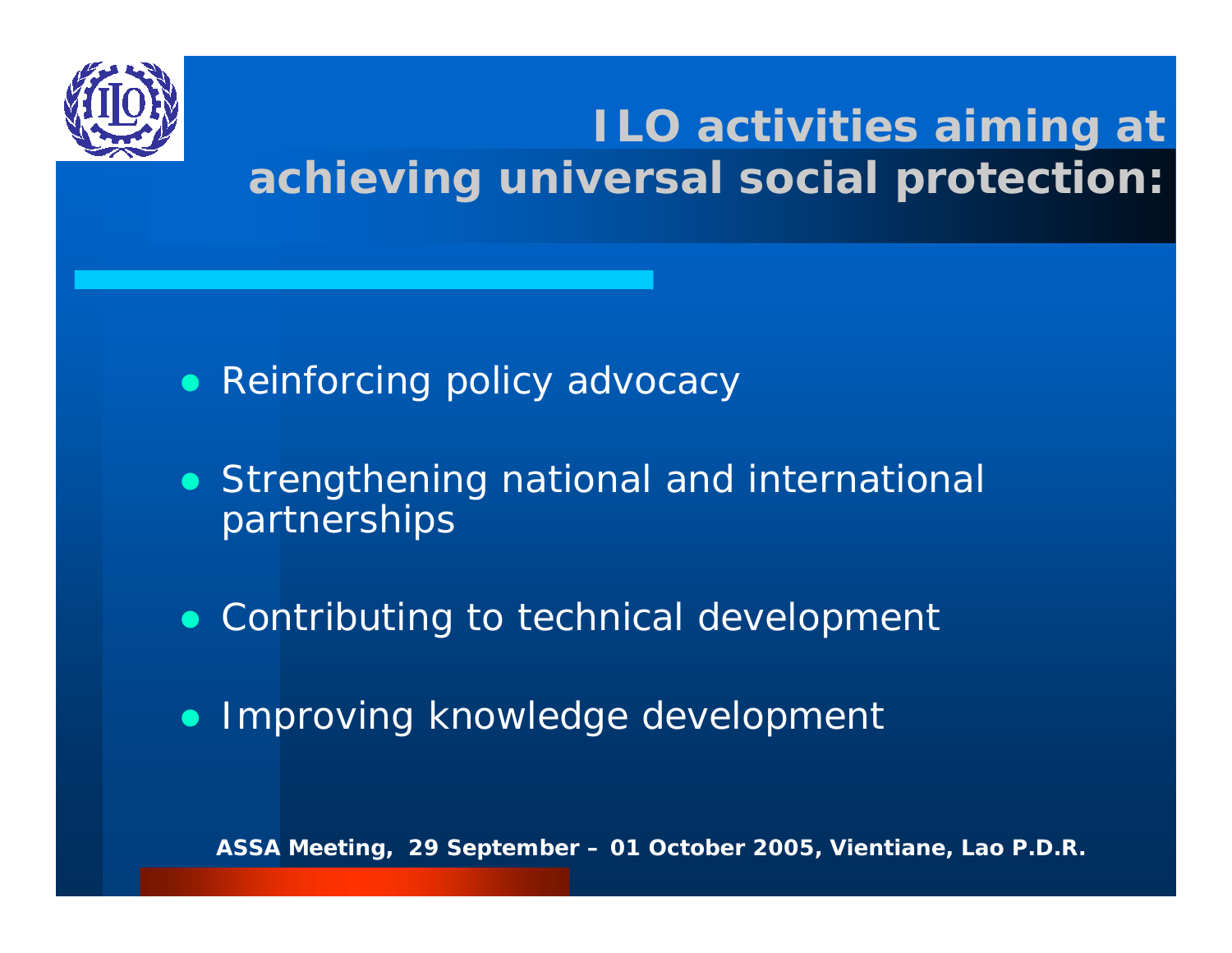

### **... currently focusing on the development of**

- $\bullet\;$  A data base as factual basis for policy formulation
- Topical research and policy papers on pension, health, unemployment and anti-poverty benefit policies
- A new legal ILO instrument promoting the right to basic social security
- $\bullet$  International solidarity based financing of basic universal social benefits
- $\bullet$ A quality assurance mechanism for social security schemes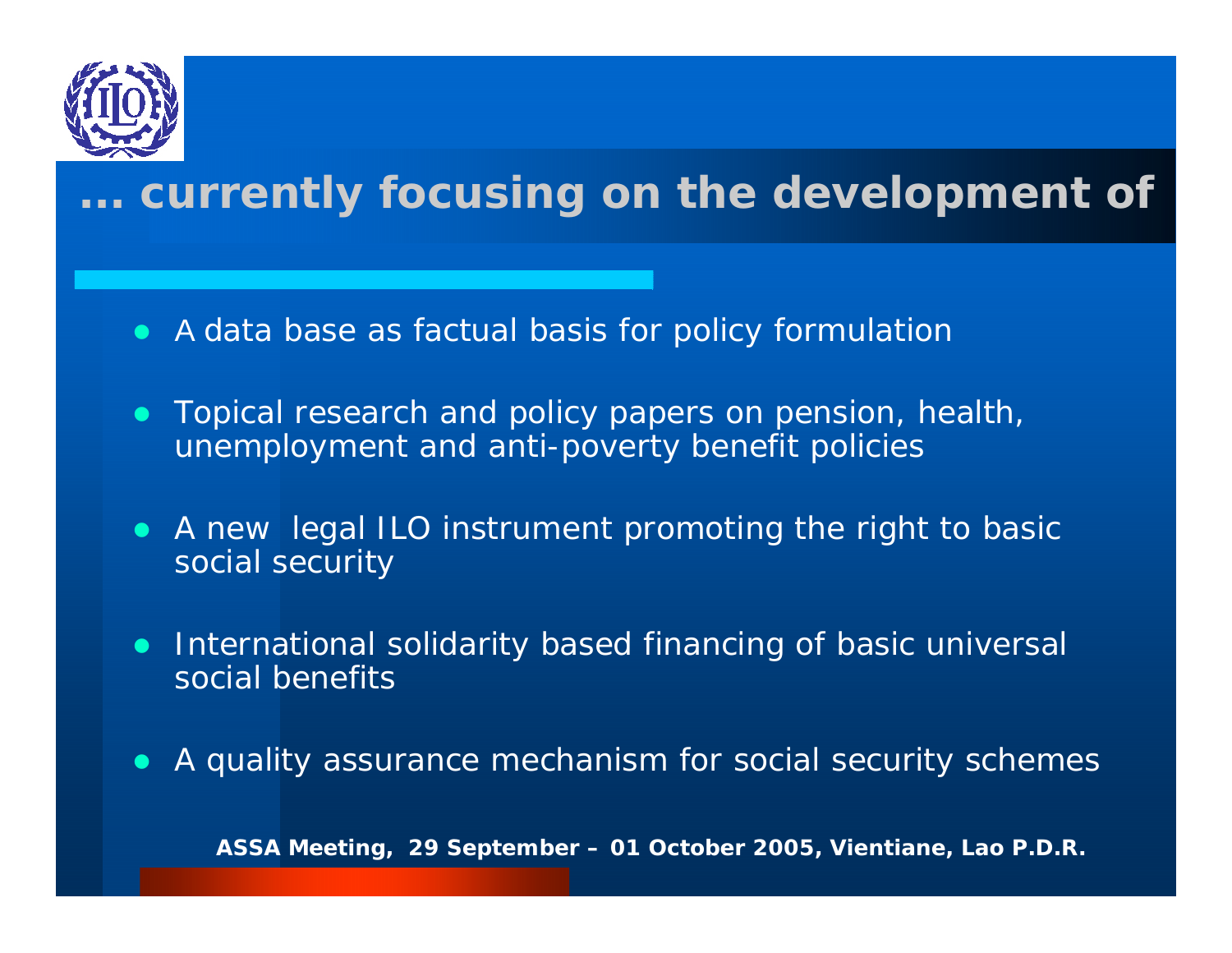

*"The world does not lack the resources to abolish poverty but it lacks the priorities* **"**

Juan Somavia, Director General, II O